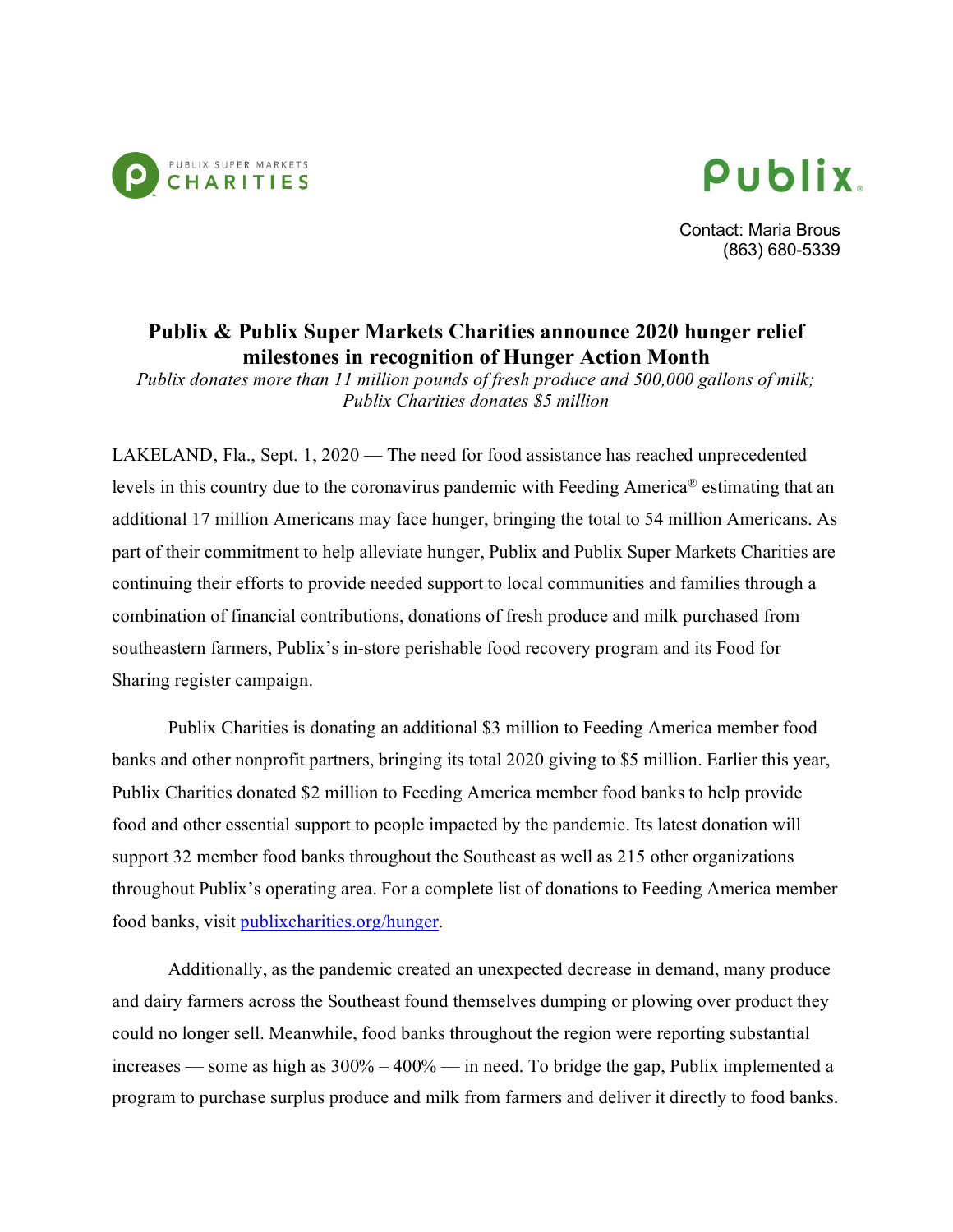Since April, Publix has purchased and delivered more than 11 million pounds of produce and 500,000 gallons of milk to Feeding America member food banks throughout the Southeast.

"Millions of Americans aren't sure where they will get their next meal, and as a food retailer, we can make a difference," said Publix CEO Todd Jones. "It's been our privilege at Publix to help people in need for many years, most recently with our new program supporting farmers, food banks and families hit particularly hard by the pandemic. Publix is also grateful to Publix Charities for their continuing efforts to alleviate hunger in the communities we serve by bringing nourishment to people who need it most, especially during these difficult times."

A Visionary Partner of Feeding America, Publix has worked to alleviate hunger for many years. Every day in stores, as part of its perishable food recovery program, Publix associates gather wholesome but unsalable dairy, deli, meat and produce items to give to member food banks and other nonprofits. Since 2011, Publix has donated more than 525 million pounds of food, equaling over 400 million meals, including more than 35 million meals already donated in 2020.

Twice each year, Publix offers its Food for Sharing campaign, allowing customers to join in its efforts to alleviate hunger by making donations at checkout. Over the last 11 years, Publix customers have contributed almost \$96 million toward hunger-relief efforts. Customers are invited to support their local food banks by making donations in stores Sept.  $1 - 13$ .

"Food banks across the country have been working tirelessly to meet increased demand, but we cannot do it alone," said Claire Babineaux-Fontenot, CEO of Feeding America. "The most vulnerable people in our communities — including many children and seniors — need us now more than ever. Valued partners like Publix and Publix Charities allow us to respond more efficiently and effectively when our clients need us the most."

###

## **About Publix Super Markets Charities**

George Jenkins, founder of Publix Super Markets and affectionately known as "Mr. George," believed in giving. From the day he opened his first Publix, he made sure his associates, customers and community were taken care of. In 1966, Mr. George established the